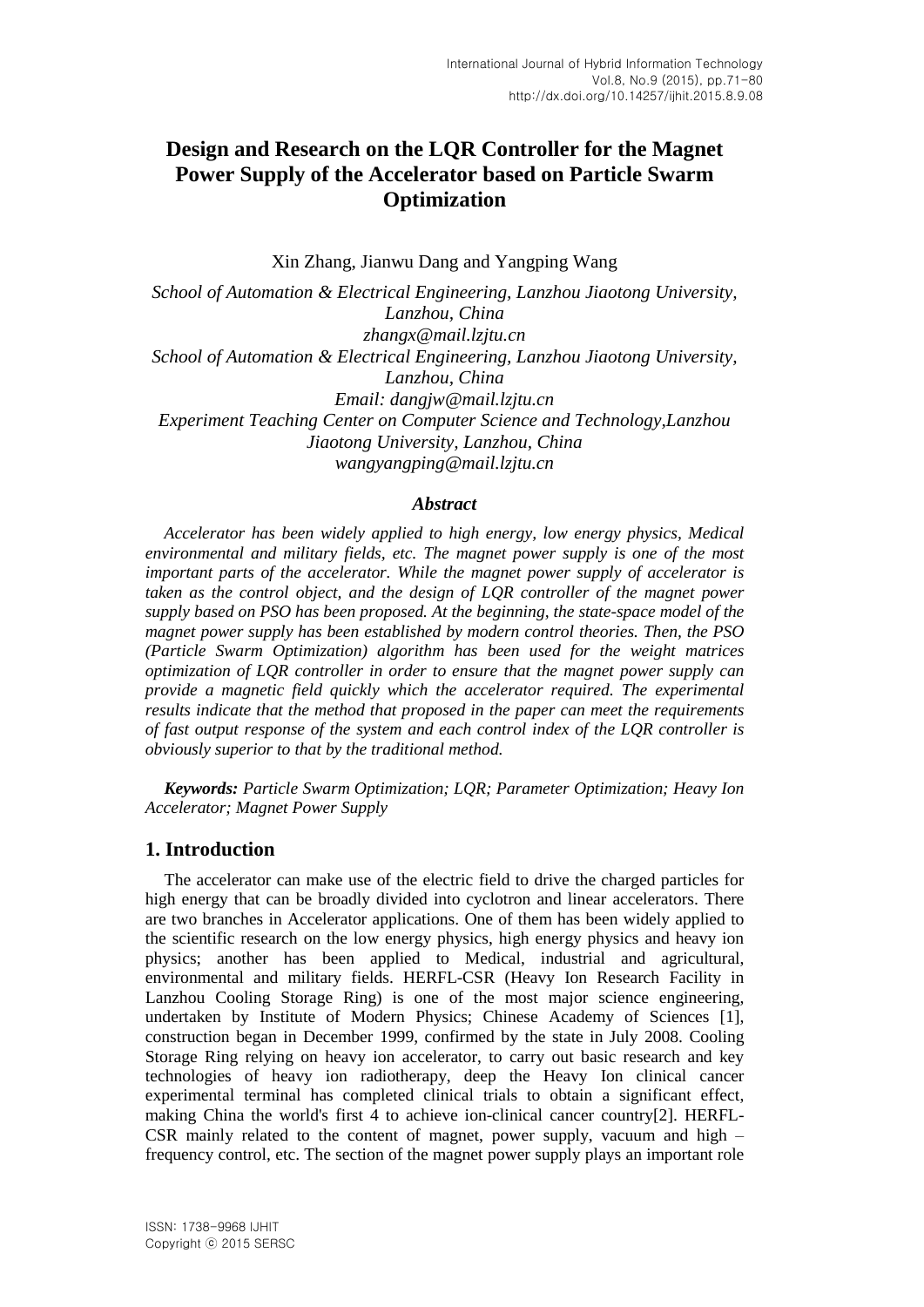in this project. The main function of the magnet power supply[3] is to provide magnetic field to the accelerator, in order to make the magnetic field increasing and decreasing synchronize with the movement of the ions, the PWM power has the advantages of simple structure[4], low manufacture cost and easy to be controlled, and can avoid the great impact on power grid and harmonic pollution[5-7]. Therefore, the research on the PWM power supply has very practical significance for the accelerator power supply.

LOR is an optimal control method with the quadratic performance indexes and these indexes have specify physical concepts generally[8], which has been successfully applied to many fields of industry control. At the same time, LQR has simple math disposal process and can achieve closed loop optimal control with the linear state feedback or output feedback. One of the key problems on the design of the controller is

how to chose the weighed matrices *Q* and *<sup>R</sup>* , which will have a directly effect on the final control results. At present the commonly used weight matrix optimization algorithm are genetic algorithms, Variable Universe Fuzzy Control algorithm, particle swarm optimization. Reference [9] applied LQR to design the controller of inverted pendulum system based on GA. The anti-swing control system of Crane based on LQR and variable Universe Fuzzy Control is proposed in reference [10], and the PSO is also used to optimize the weight matrix for micro aerial vehicle with ducted fan [11].

Particle Swarm Optimization (PSO) is a evolutionary computation technique that has been successfully used for many years in different domain. The method that predicted the relationship between metric data and quality factors with historical data by using the optimized BP network based on PSO is proposed [12]. Reference [13] designed the PSO-PID controller for multi-leaf collimator, etc. In this paper, the weight matrices are optimized based on PSO for the magnet power supply and the simulation gives a nice result.

#### **2. Model of the Magnet Power Supply**

The magnet power supplies of Heavy ion accelerator are mainly single phase power supply, so what this dissertation mainly specializes in is the Single-phase PWM inverter model. The model of the magnet power supply is established based on the HERFL-CSR that shows in figure 1.



**Figure 1: Accelerator Magnet Power Supply Model**

When the VD1 and VD4 conduct,  $V_1 = U$ ; when the VD2 and VD3 conduct,  $V_1 = -U$ .  $i_{L3}$  is the load current (exciting current),  $V_0$  is output load voltage,  $C_1$ ,  $C_2$ and  $L_1$  are smoothing capacitors and filter inductor,  $R_c$  and  $R_1$  are corresponding to the resistance of the smoothing capacitors and filter inductor.  $R_3$  and  $L_3$  are the load of magnet winding. Therefore, the mathematical model can be obtained as follow:

$$
V_1 - V_0 = R_1 i_{l1} + L_1 \frac{d_{l1}}{dt}
$$
 (1)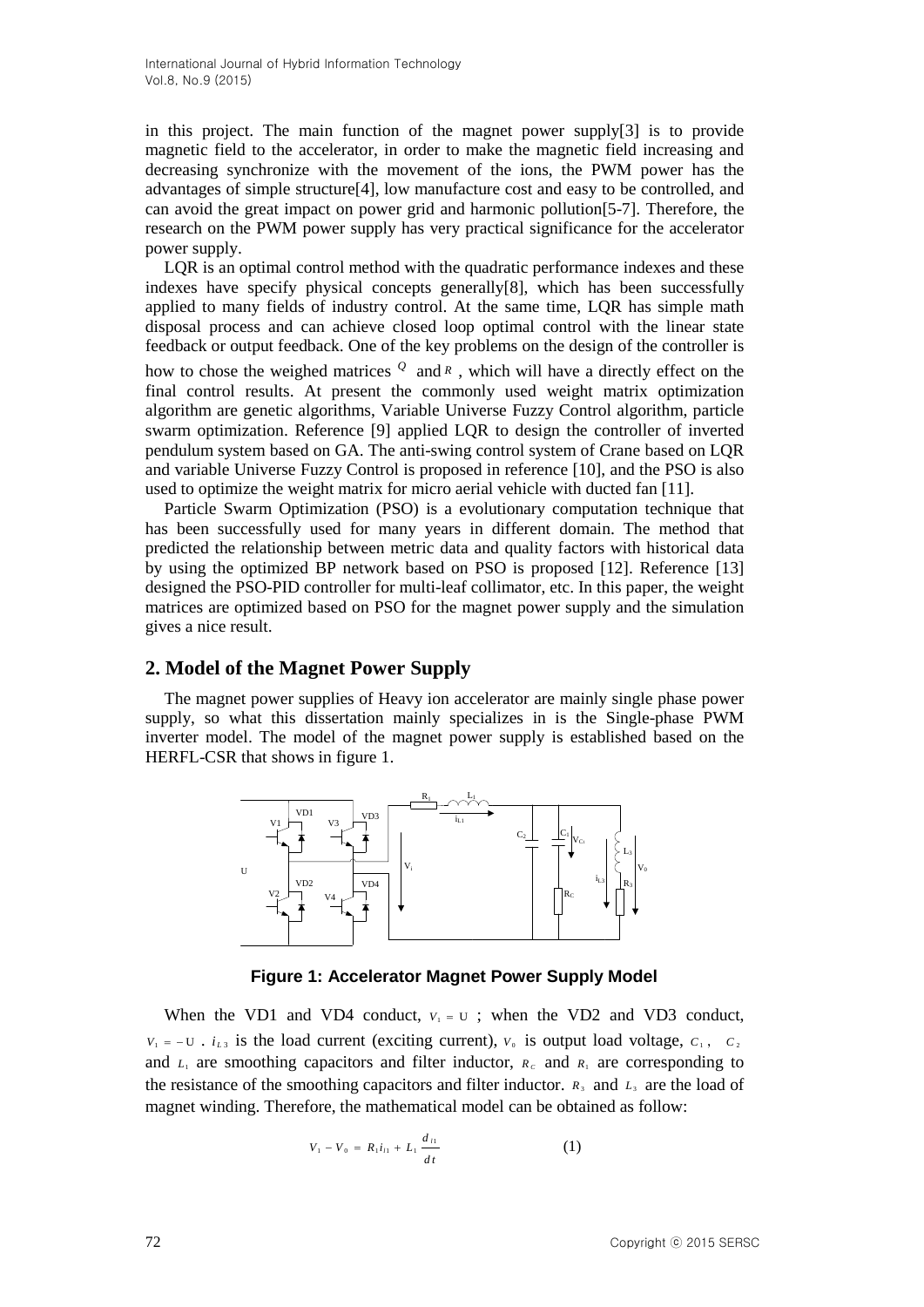International Journal of Hybrid Information Technology Vol.8, No.9 (2015)

$$
i_{t1} = C \frac{dV_0}{dt} + i_{t3} + C_2 \frac{dV_{c1}}{dt}
$$
 (2)

$$
V_0 = i_3 R_3 + L_3 \frac{di_3}{dt}
$$
 (3)

$$
V_0 = V_{c1} + R_2 C_1 \frac{dV_{c1}}{dt}
$$
 (4)

The state space equation of the proposed model is described as (5) and (6).

$$
\begin{bmatrix}\n\vdots \\
\vdots \\
\vdots \\
\vdots \\
\vdots \\
V_{c1} \\
V_{c2} \\
\vdots \\
V_{0}\n\end{bmatrix} =\n\begin{bmatrix}\nR_1 & 0 & 0 & -\frac{1}{L_1} \\
0 & -\frac{R_3}{L_3} & 0 & \frac{1}{L_3} \\
0 & 0 & -\frac{1}{R_2C_2} & \frac{1}{R_2C_2} \\
\vdots \\
\vdots \\
\vdots \\
C_1 & -\frac{1}{C_1} & \frac{1}{R_2C_2} & \frac{1}{R_2C_2}\n\end{bmatrix}\n\begin{bmatrix}\ni_1 \\
i_2 \\
i_3 \\
i_4\n\end{bmatrix} +\n\begin{bmatrix}\n\frac{1}{L_1} \\
0 \\
0 \\
0\n\end{bmatrix}
$$
\n
$$
\begin{bmatrix}\nV_{c2} \\
V_{c1} \\
V_{c2}\n\end{bmatrix} +\n\begin{bmatrix}\n0 \\
0 \\
0\n\end{bmatrix}
$$
\n
$$
\begin{bmatrix}\ni_1 \\
C_1 & -\frac{1}{C_1} & \frac{1}{R_2C_2} & \frac{1}{R_2C_2}\n\end{bmatrix}
$$
\n
$$
Y = \begin{bmatrix}\n0 & 1 & 0 & 0\n\end{bmatrix}\n\begin{bmatrix}\ni_2 \\
i_3 \\
i_4 \\
i_5 \\
i_6\n\end{bmatrix} + \begin{bmatrix}\n0\n\end{bmatrix}V_1
$$
\n(6)

Where the choosen values of each component parameter is as follows:

$$
L_1 = 0.3 \,\text{m H};
$$
  
\n
$$
R_1 = 0.01 \,\Omega;
$$
  
\n
$$
L_3 = 91.4 \,\text{m H};
$$
  
\n
$$
R_3 = 0.0796 \,\Omega;
$$
  
\n
$$
C_1 = 10 \,\mu \,\text{F};
$$
  
\n
$$
C_2 = 47 \,\mu \,\text{F};
$$
  
\n
$$
R_2 = 1 \,\Omega.
$$

The specific mathematical model of the state space equation is shown in (7) and (8). 33.3333 0 0  $\frac{1}{2}$  .3.3333 e+03  $\frac{1}{2}$  .3.3333  $\frac{1}{2}$  .3.3333  $\frac{1}{2}$  .3.3333  $\frac{1}{2}$  .3.3333  $\frac{1}{2}$  .4.3.3333  $\frac{1}{2}$  .4.3.3333  $\frac{1}{2}$  .4.3.3333  $\frac{1}{2}$  .4.3.3333  $\frac{1}{2}$  .4.3.3333  $\frac{1}{2}$  .4.3 *i*<sub>*i*</sub>  $\begin{bmatrix} -33.3333 & 0 \end{bmatrix}$  **e**  $\begin{bmatrix} -33.3333 & 0 \end{bmatrix}$  **e**  $\begin{bmatrix} 2 & -3.3333 & 0 \end{bmatrix}$   $\begin{bmatrix} i_{11} \\ i_{21} \end{bmatrix}$   $\begin{bmatrix} 5.3333 & 8 \end{bmatrix}$  **e**  $\begin{bmatrix} 1 & 0 & -3.3333 & 0 \end{bmatrix}$ and (8).<br>  $\begin{bmatrix} i_{11} \\ 1 \end{bmatrix} \begin{bmatrix} -33.3333 \\ 1 \end{bmatrix}$  = 0<br>  $\begin{bmatrix} 0 \\ 0 \\ 0 \end{bmatrix}$  = 3.33333 = 0<br>  $\begin{bmatrix} 0 \\ 0 \\ 0 \end{bmatrix}$  = 3.3333 = 103  $\begin{bmatrix} i_{11} \\ 1 \end{bmatrix} \begin{bmatrix} 3.3333 * e + 003 \\ 0 & 1 \end{bmatrix}$ 

 $z_i = c \frac{\partial E_i}{\partial x_i} + v_{i+1}c \frac{\partial E_i}{\partial x}$  (2)<br>  $v_{i+1} = v_{i+1} + u_{i}c \frac{\partial E_i}{\partial x}$  (3)<br>  $v_{i+1} = v_{i+1} + u_{i}c \frac{\partial E_i}{\partial x}$  (4)<br>
The same space equation of the proposed model is described as CS and (6).<br>
The same space equation of  $1 \quad | \quad -33.3333 \quad 0 \quad 0 \quad 0 \quad -3.33336 + 03 \quad | \quad l_{11}$ 3 3 1 2 2  $\begin{bmatrix} 0 & 1 & 1.00006 + 0.5 \end{bmatrix}$  -1.00006 + 0.5 -1.00006 + 0.5 -1.00006 + 0.5  $\begin{bmatrix} 0 & 0 & 0 \end{bmatrix}$   $\begin{bmatrix} V_0 & 0 & 0 \end{bmatrix}$  $\begin{array}{ccccccc}\n 0 & 0 & 0 & -3.3333e + 03 \mid & i_{11} \mid & 3.3333 \mid & 0 & -0.8709 & 0 & 10.9409 & 0 & 0\n\end{array}$ 33333 0 0 0  $-3.33333e+03||\vec{i}_1||$   $|3.33333*$ <br>
0  $-0.8709$  0  $10.9409$   $||\vec{i}_1||$   $|\vec{i}_2||$  0<br>
0  $-2.1277e+04$   $2.1277e+04$   $||\vec{v}_{c2}||$  0 1 .0 0 0 0 0 5 1 .0 0 0 0 0 5 1 .0 0 0 0 0 5 1 .0 0 0 0 0 5 0  $l_1$  |  $-$  33.3333 0 0 0  $-$  3.3333*8* + 03 ||  $l_i$  $\begin{array}{ccc|c|c|c|c|c|c|c|c} & 0 & -0.8709 & 0 & 10.9409 & 0 \end{array}$ *C C*  $\begin{bmatrix} i_{13} & | & 0 \\ | & 0 & | & -0.8709 \end{bmatrix}$  0 10.9409  $\begin{bmatrix} i_{13} & | & 0 \\ | & i_{34} & | & 0 \end{bmatrix}$ *<sup>V</sup> e e V*  $\begin{bmatrix} i_{13} \\ i_{12} \\ i_{13} \\ \hline \vdots \\ i_{10} \end{bmatrix} = \begin{bmatrix} 0 & -0.8709 & 0 & 10.9409 & 0 \\ 0 & 0 & -2.1277e + 04 & 2.1277e + 04 & 0 \\ 1.0000e + 05 & -1.0000e + 05 & 1.0000e + 05 & -1.0000e + 05 \end{bmatrix} \begin{bmatrix} i_1 \\ i_2 \\ i_3 \\ i_4 \end{bmatrix}$ and (8).<br>  $\begin{bmatrix} \vec{i}_{11} \end{bmatrix} \begin{bmatrix} -33.3333 & 0 & 0 \ 0 & -3.3333e + 03 \end{bmatrix} \begin{bmatrix} i_{11} \end{bmatrix} \begin{bmatrix} 3.3333^* e + 003 \ 1_{13} \end{bmatrix}$ <br>  $\begin{bmatrix} i_{12} \end{bmatrix} \begin{bmatrix} 0 & -0.8709 & 0 & 10.9409 \ 0 & 0 & 0 & 0 \end{bmatrix}$  $\begin{bmatrix} i_{11} \\ i_{21} \\ i_{13} \\ i_{22} \end{bmatrix} = \begin{bmatrix} -33.3333 & 0 & 0 & 0 & -3.3333e + 03 \mid 0 & i_{11} \\ 0 & -0.8709 & 0 & 10.9409 & 0 & i_{13} \\ 0 & 0 & -2.1277e + 04 & 2.1277e + 04 & 0 & 0 & 0 \\ 0 & 0 & 0 & 0 & 0 & 0 & 0 \\ 0 & 0 & 0 & 0 & 0 & 0 & 0 \\ 0 & 0 & 0 & 0 & 0 & 0 & 0 \\$  $\begin{vmatrix} i_{13} \\ i_{22} \\ i_{33} \\ \hline i_{12} \\ i_{23} \end{vmatrix} = \begin{vmatrix} 0 & -0.8709 & 0 & 10.9409 \\ 0 & 0 & -2.1277e + 04 & 2.1277e + 04 \\ 0 & 0 & -2.1277e + 04 & 2.1277e + 04 \end{vmatrix} \begin{vmatrix} i_{13} \\ i_{23} \\ i_{34} \end{vmatrix} + \begin{vmatrix} 0 & 0 \\ i_{33} \\ i_{34} \end{vmatrix}$  (7)  $\begin{bmatrix} 0 & 1 & 0 & 0 \end{bmatrix}$   $\begin{bmatrix} + & 0 \\ - & - \end{bmatrix}$ 1 3 2  $0 \quad 1 \quad 0 \quad 0 \] \begin{array}{c} l_{13} \\ l_{14} \end{array} + \begin{bmatrix} 0 \\ 0 \end{bmatrix}$ *l l C i*  $Y = \begin{bmatrix} 0 & 1 & 0 & 0 \end{bmatrix} \begin{vmatrix} i_{13} \\ v_{22} \end{vmatrix} + \begin{bmatrix} 0 \end{bmatrix} V$  $\lceil i_{l1} \rceil$  $\begin{array}{c} \begin{array}{c} \ldots \end{array} & \ldots \end{array}$  $= \begin{bmatrix} 0 & 1 & 0 & 0 \end{bmatrix} \begin{bmatrix} i_{13} \\ V_{C2} \end{bmatrix} + \begin{bmatrix} 0 \end{bmatrix}$  $\begin{pmatrix} V & C & 2 \\ C & C & C \end{pmatrix}$  $\begin{bmatrix} V_0 \end{bmatrix}$ (8)

 $\mathbf 0$ 

*V*

## **3. LQR controller**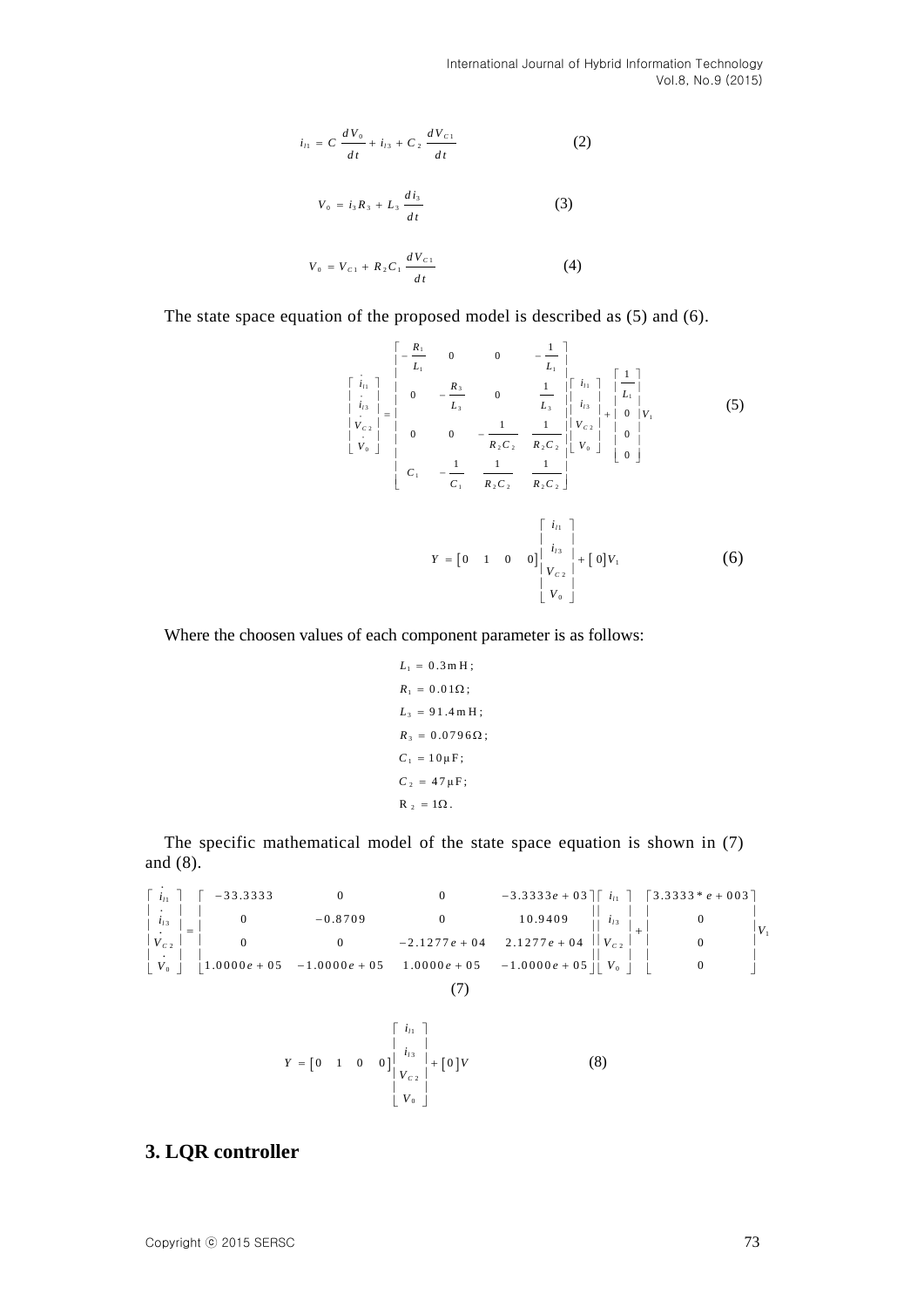International Journal of Hybrid Information Technology Vol.8, No.9 (2015)

The control object of LQR controller is the linear system with state-space equation in modern control theories[14], of which the objective function is the integral of the quadratic function of state variables and control variables.

Given the liner systems presented as  $\overline{X} = AX + BU$ ,  $\overline{Y} = CX + DU$ , the optimization of feedback control rules of LQR controller can be determinated as  $U^* = -KU$ , which minimizes performance index described as (9).

$$
J = \int_{0}^{\infty} \left[ x^{T}(t)Qx(t) + u^{T}(t)Ru(t) \right] dt
$$
 (9)

Where  $K = R^{-1}B^{T}P$ , *P* is a definite positive symmetric matrix that can satisfy the equation Riccati  $PA + A^T P - P B R^{-1} B^T P + Q = 0$ . Matrices *Q* and *R* are respectively the weight matrices of state variables and input vectors. Matrix  $\varrho$  is required to be a symmetric and semi-definite positive matrix, and Matrix *R* is required to be a symmetric and definite positive matrix. The pair  $(A \ B)$  must be controllable. Then, matrices  $\varrho$  and  $\kappa$  has a dimension  $4\times4$  and  $1\times1$  respectively. Since they are symmetry so there are 10 distinct in  $\varrho$  and 1 in  $\kappa$  for a total of 11 distinct elements need to be selected. And also those 11 elements should satisfy the positive definitions. One practical method is to set *Q* and *R* to be diagonal matrix  $(Q = diag(Q(1,1), Q(2, 2), Q(3, 3), Q(4, 4)), R = r)$  such that only 5 elements need to be decided<sup>[15,16]. The value of the elements in  $\varrho$  and  $\kappa$  is related to its contribution to</sup> the cost function J.

The values of  $K$  depend on the choosing of matrices  $Q$  and  $R$ , which is close related to the location of closed loop pole of the system and the performance index of response in time domain[17,18]. So, the choosing of matrices  $\varrho$  and  $\kappa$  is the key problem in the design of the optimal controller with the linear and quadratic performance index. As the traditional method is realized by trial and error, the proposed method has adopted the optimization algorithm PSO in the paper. Once the feedback factor  $K = \begin{bmatrix} k_1 & k_2 & k_3 & k_4 \end{bmatrix}$  is determinated, the state-space equation of this closed loop control system is obtained as (10):

$$
\begin{cases}\nX = A'X + B'U \\
Y = C'X + D'U\n\end{cases}
$$
\n(10)

where

$$
A' = A - B * K ; B' = B * k_1 ; C' = C ; D' = D .
$$

## **4. Design of PSO-LQR Controller**

#### **4.1. Review of PSO Algorithm**

Particle Swarm Optimization(PSO) is a evolutionary computation technique presented by Kennedy and Eberhart in1995[19,20]. With the original idea coming from the social behavior of biology in nature, such as flocks of birds and schools of fish. In PSO algorithm[21,22], each particle in swarm represents a solution to *D* dimension, which is defined with its position and velocity, the mathematical description of the basic particle swarm optimization is as follows. Supposed the scale of swam is  $N$ , the position of particle  $i$  can be expressed as:

$$
x_i = (x_{i1}, x_{i2}, \cdots, x_{iD})
$$
 (11)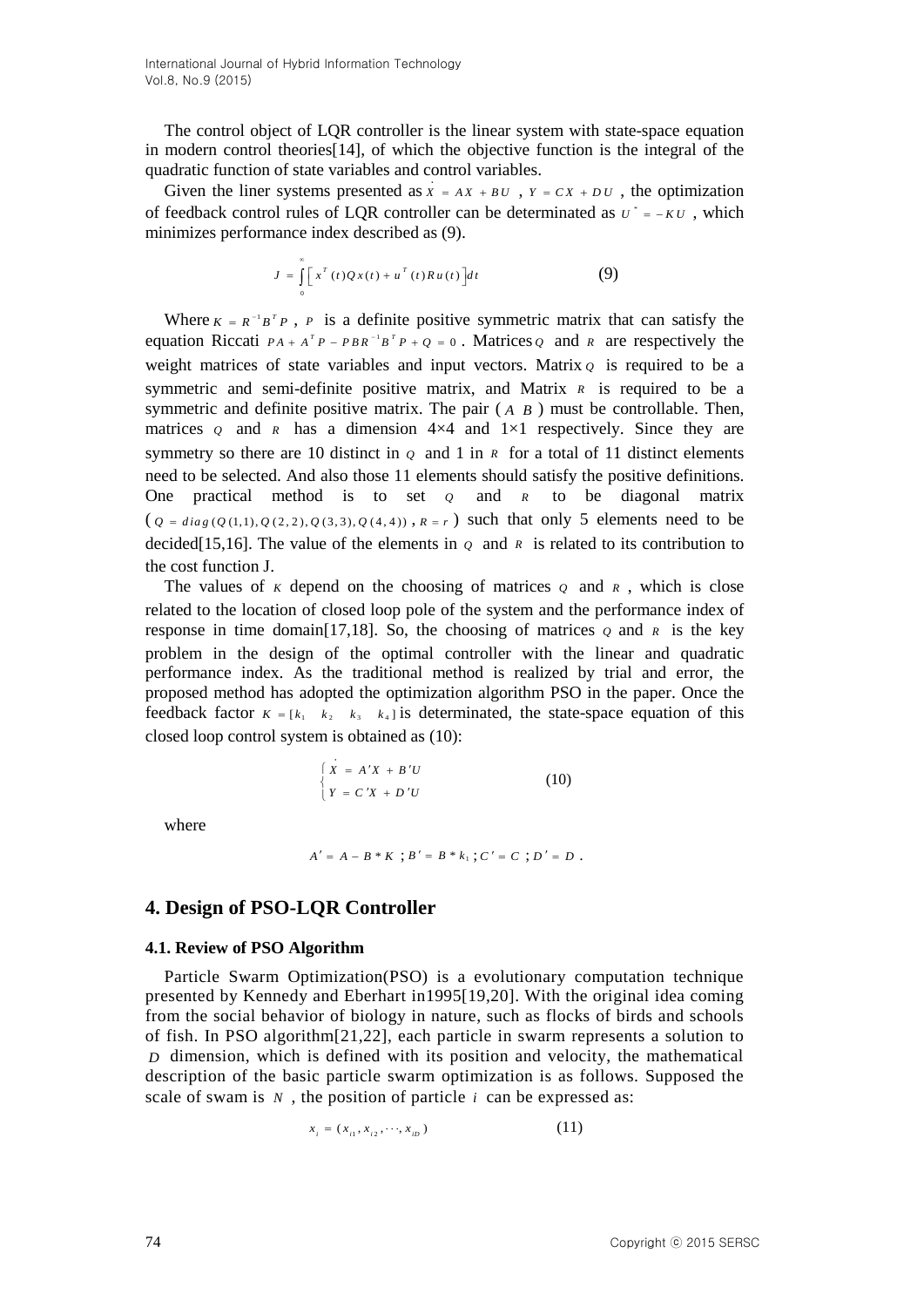The velocity of particle is defined as the distance of particle movement in each iteration, described as (12).

$$
v_i = (v_{i1}, v_{i2}, \cdots, v_{iD})
$$
 (12)

Then, the velocity of the particle  $i(i = 1, 2, \dots, N)$  in the  $d(d = 1, 2, \dots, D)$ dimensional space can be adjusted according to (13) as:

$$
v_{id} = v_{id} + c_1 rand_1((p_{id} - x_{id}) + c_2 rand_2((p_{gd} - x_{id}))
$$
\n(13)

$$
\begin{cases}\n v_{id} = v_{\text{max}}, & \text{if } v_{id} > v_{\text{max}} \\
 v_{id} = -v_{\text{max}}, & \text{if } v_{id} < -v_{\text{max}}\n\end{cases}
$$

Finally, the particle can adjust its position according to  $(14)$  is:

$$
x_{id} = x_{id} + v_{id} \tag{14}
$$

where *N* is the number of particles in the group, *d* is the dimension,  $v_{id}$  is the velocity of particle *i*,  $c_1$  and  $c_2$  is the acceleration constant,  $rand_1()$  and *rand*<sub>2</sub>(*i*) is the random number between 0 and 1,  $x_{id}$  is the current position of particle *i*,  $p_{id}$  is the best previous position of the *ith* particle,  $p_{sd}$  is the best particle among all the particles in the population.

#### **4.2. PSO-LQR controller**

The structure diagram of LQR control system based on PSO is shown in figure 2.



**Figure 2: Structure Diagram Of LQR Control System Based On PSO**

The design of the controller involves the following two components: the LQR controller for the object with close-loop control and the optimization module with PSO algorithm.

According to the operating state of the system, the module of PSO can optimize the weight matrices of the LQR controller to meet the performance requirements, and the output of this module will provide the optimized weight matrices of LQR controller.

And now, the performance criteria that also is the fitness function of the PSO in this design is defined as (15):

$$
J = (1 - \exp(-1)) \times (M_{p} + M_{p1}) + \exp(-1) \times (t_{s} - t_{r})
$$
 (15)

Where  $t_r$  is the rise time of the output current,  $t_s$  is the settling time of the output current,  $M_p$  is the overshot of the output current, and  $M_{p1}$  is the overshot of the output voltage.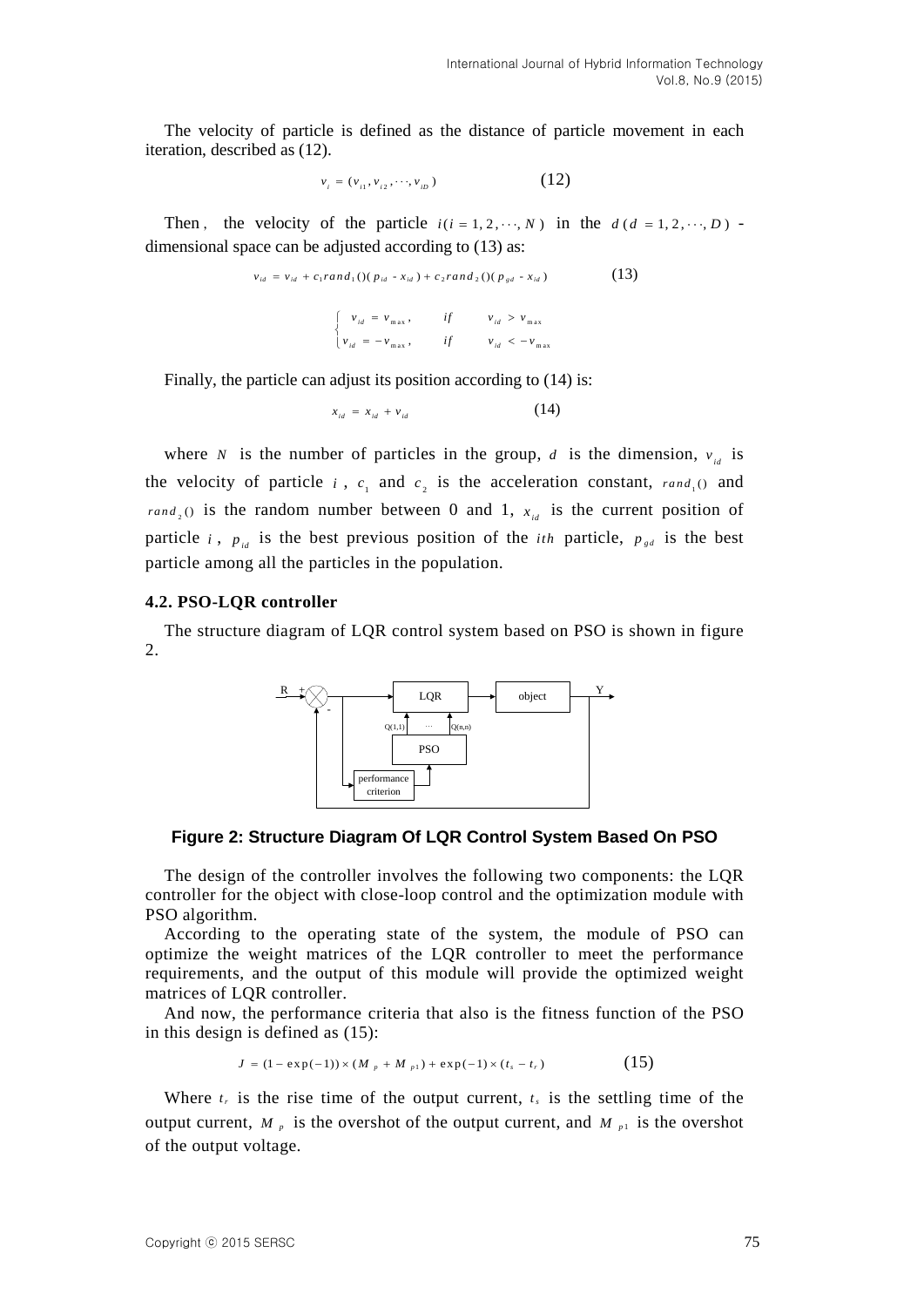### **4.3. Implementation of PSO-LQR Controller**

With the above analysis, the specific implementation steps of the parameter optimization of PID controller based on PSO can be divided as follow:

step1: to generate initial population;

step2: to determine the fitness value of each particle using the performance criteria;

step3: to evaluate the fitness value of each particle, and update the global optimum position value;

step4: to update the velocity and position of the particles;

step5: if the maximum iteration number comes to the end or the performance criteria is satisfactory, the system gets the optimal solution. Otherwise, it returns to step 2.

The specific method is as below:

1. Initialize the number of the particle(Population size): Population size affects the performance of the PSO algorithm. It is easy to get local optimal solution, if the population size is small. If the population size is too large, it is difficult and timeconsuming to realize, which will exponentially increase the complexity of the algorithm. In this paper, the population size is set to 20.

2. Initialize the particle dimension: the number of the particle dimension is determined by the optimized object. The output of the PSO module are the values of the elements on the digonal of the weighted matrices, such as  $q_{(1,1)}$ ,  $q_{(2,2)}$ ,  $q_{(3,3)}$ ,

 $Q(4, 4)$ , so the particle dimension is set to 4, and the matrix  $R$  is set to 1.

3. Initialize the range of particles: in order to accelerate the calculation speed, the elements on the digonal of the weight matrices have been adjusted by trial and error. Ultimately, the range of the four parameters has been respectively set as follows,  $Q(1,1) \in [1 0, 1 0 0]$ ,  $Q(2, 2) \in [2, 1 0 0]$ ,  $Q(3, 3) \in [1, 1 0 0]$  and  $Q(4, 4) \in [1, 1 0 0]$ .

4. Determine the fitness value: calculate the fitness value of each particle through the (15).

## **5. Simulation and Results**

As previously mentioned, the particle dimension is set to 4, the population size is set to 20, the other parameters are chosen as follows:  $\omega$  (Inertia weight factor)=0.6; the acceleration constant  $c_1 = 2$  and  $c_2 = 2$ ; the velocity maximum of particle  $v_{\text{max}} = 1$ , the velocity minimum of particle  $v_{\text{min}} = -1$ ; the maximal iteration number Iteration =50, and the initial value of the particles are randomly generated within a certain space. The design takes the step signal as input signal to achieve the step response of the control system. The optimized value of the weight matrix is  $q = diag(100, 1, 1, 1.5506)$ . The curve of the optimal fitness value, which has been achieved by the proposed method, is shown in figure 3, and the curves of the element value of weight matrix  $\varrho$  are shown in figure 4, figure 5, figure 6 and figure 7 respectively.

Another example of the trial and error for LQR controller is given to illustrate the proposed design is effective. The results of the three methods are shown in figure 8. From the simulation results, it can be conclude that the output response time and the steady time of the system, of which the LQR controller has been optimized by PSO, are much shorter with better effects.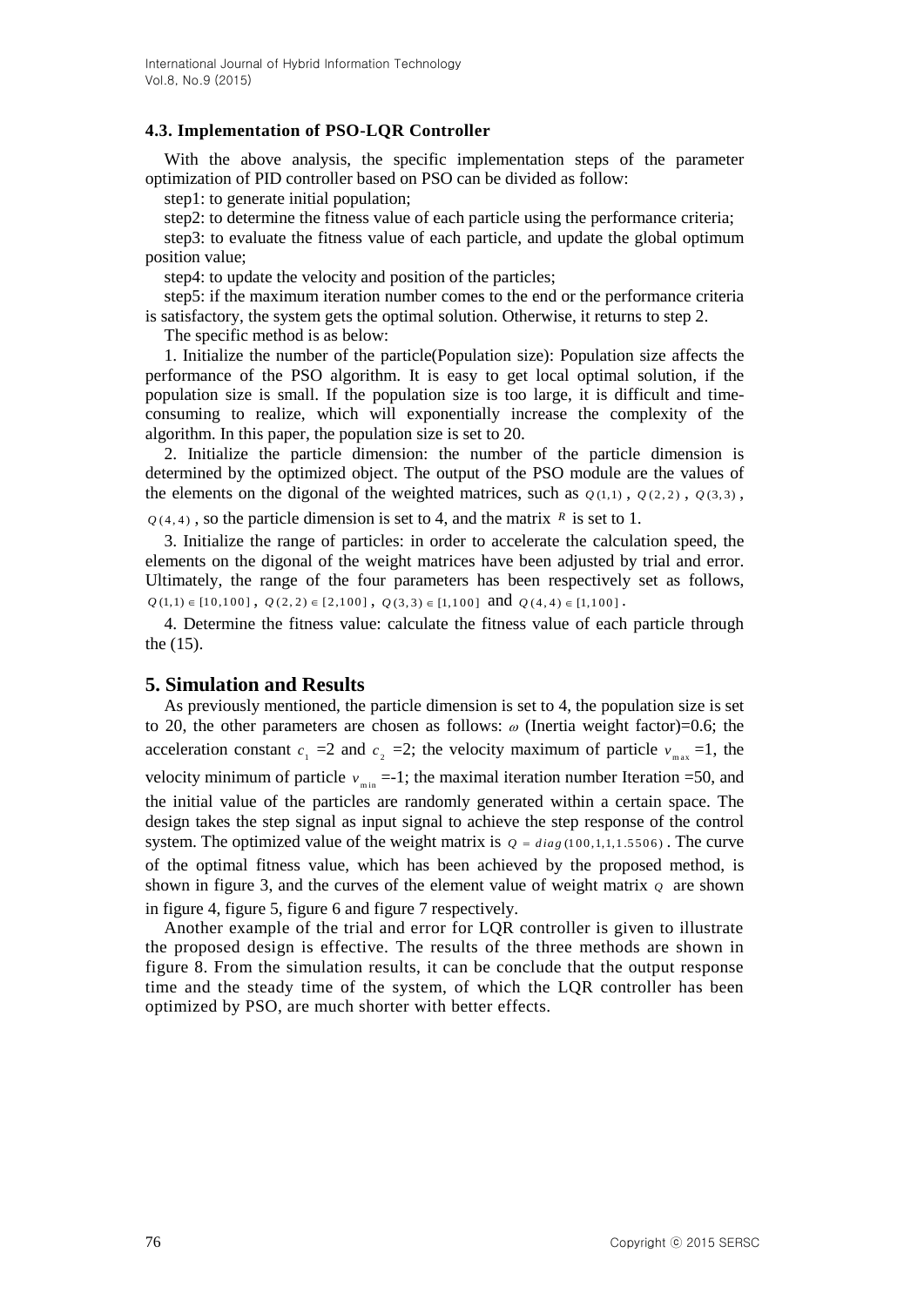

**Figure 3: Curve Of The Global Optimal Fitness Value**



**Figure 4: Curve Of The Q(1,1)Based On PSO**



**Figure 5: Curve Of The Q(2,2)Based On PSO**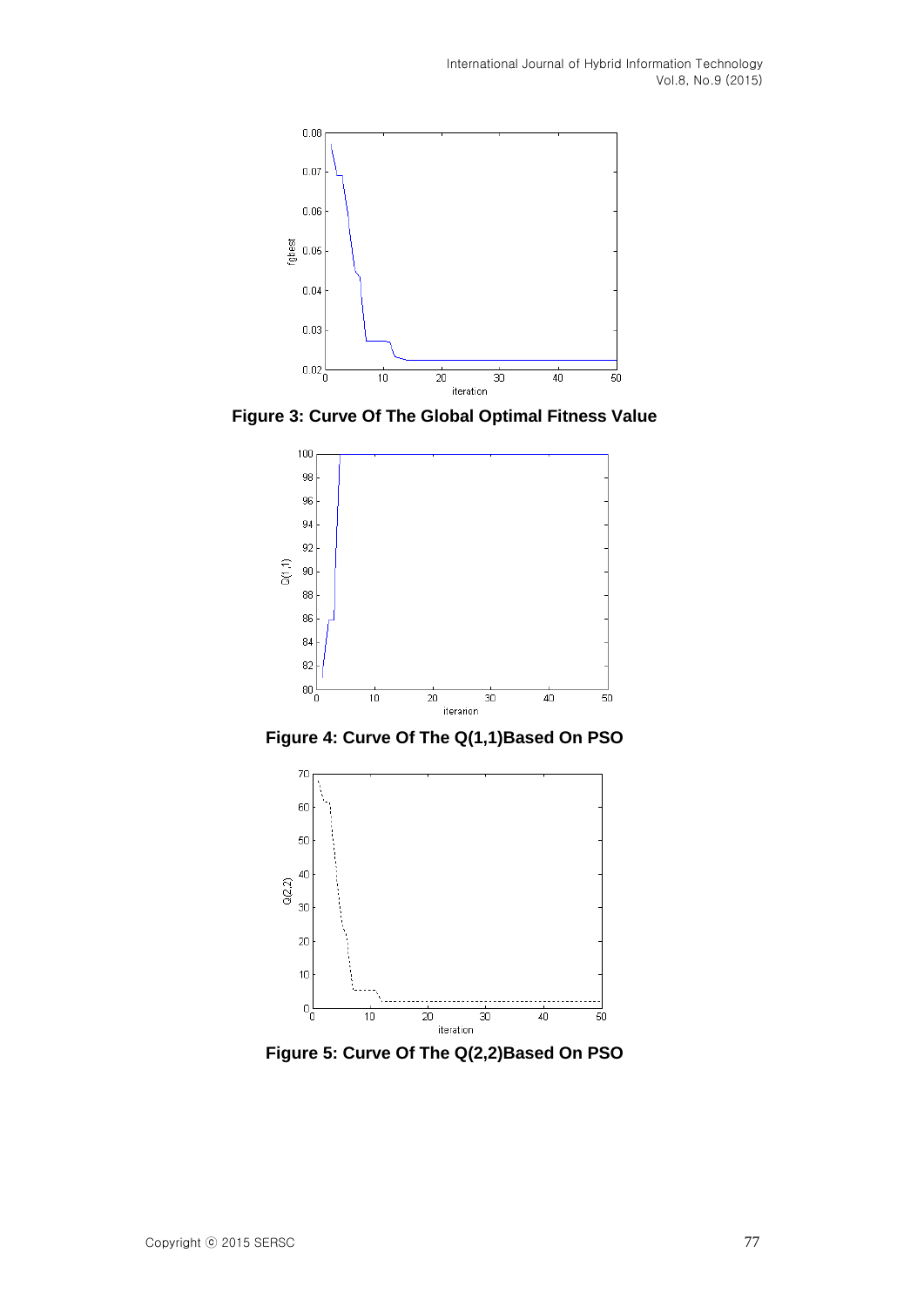International Journal of Hybrid Information Technology Vol.8, No.9 (2015)



**Figure 6: Curve Of The Q (3,3)Based On PSO**



**Figure 7: Curve Of The Q (4,4)Based On PSO**



**Figure 8: Curve Of The Q (4,4)Based On PSO**

### **6. Conclusions**

Particle Swarm algorithm is a robust, simple and very efficient optimization algorithm. In this paper, the optimization of the weighed matrix of the LQR controller has been done by PSO, which has avoided choosing the matrice *Q* and *R* artificially when the optimal LQR controller of the magnet power supply for the accelerator has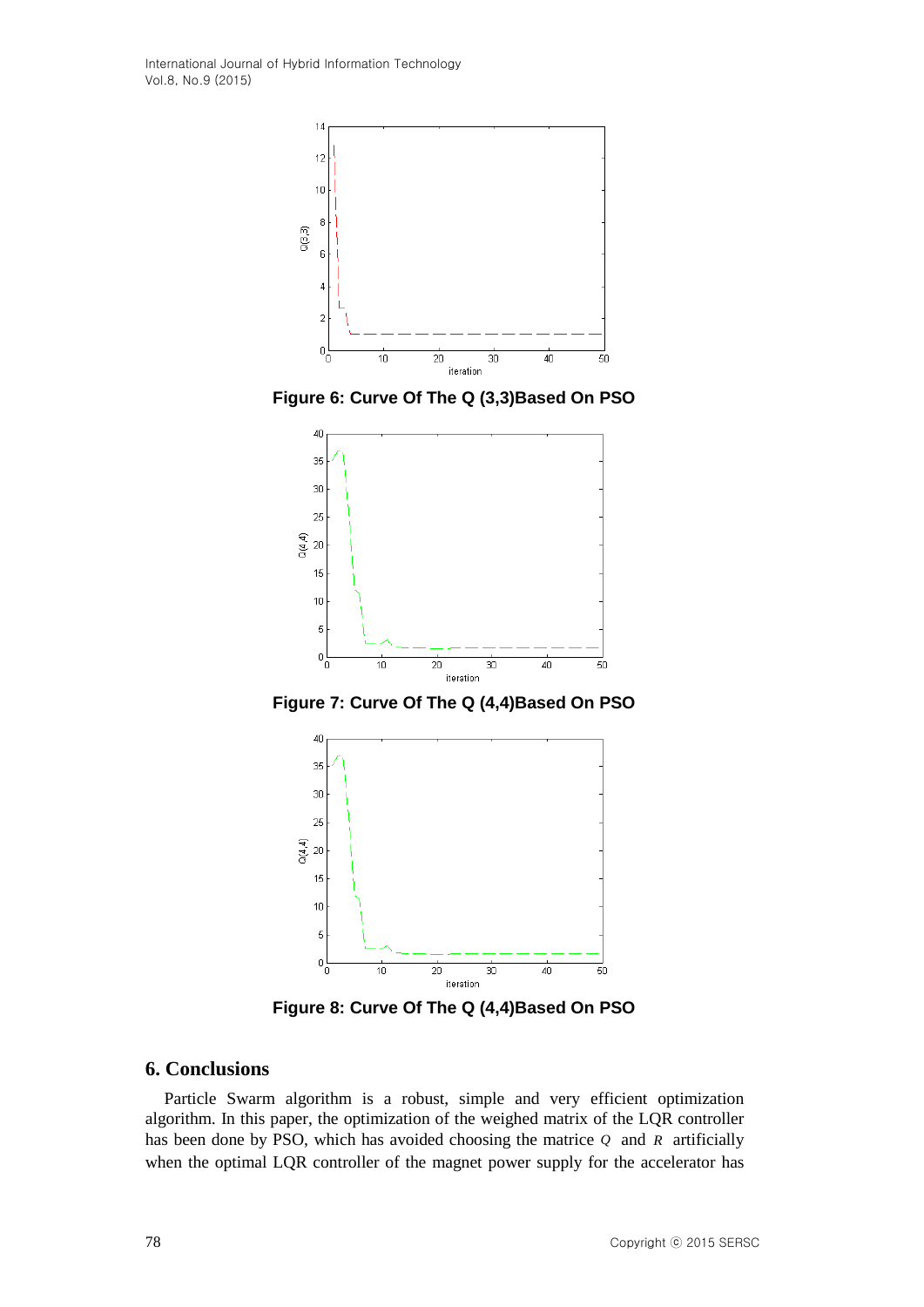been devised. The research and results show that the parameter optimization of the LQR controller with PSO has an satisfactory control effect, which is feasible, universal and practical. The method overcomes the shortcomings of the weighted matrices selected difficultly. The result indicates that the output current can stably run according to the requirements of the accelerator.

## **ACKNOWLEDGEMENTS**

The authors would like to thank for Project Supported by National Natural Science Foundation of China (Grant No. 61162016、60962004) and the Lanzhou Jiaotong University Youth Foundation (No. 2013041)

## **References**

- [1] Xiao Wenjun, Jing Lan, Wang Yanyu, Qiao Weiming, Zhang Jianchuan and Shao Caojie. control system for HIRFL-CSR internal target facility. High Power Laser and particlebeams. 10,23**( 2011).**
- [2] Yan Hongbin.Design of implementation of the high-power scanning magnet power.Lanzhou:Lanzhou University, **( 2012)**.
- [3] Qi Xin,Xu Zhongxiong.magnet power supply system for rapid cycle synchrotron of Chinese spallation neutron source.atomic energy science and technology. 3,40 **(2006)**.
- [4] Zhao Tao, Wang Xiangqi, Zhang Haiyan, and Wang Lin,Li Weimin.A DC stabilized current supply based on double closed-loop control technique with PS-FB converter. Journal of University of Science and Technology of China.1,37**( 2007)**.
- [5] Qian Xiangping. Research and design of synchrotron's magnet power supply regulator on accelerator.Lanzhou:Lanzhou University,**(2011)**.
- [6] Gao Daqing, Wu Rong,Zhou Zhongzu, and Chen Youxin.Research and design of HIRFL-CSR pulsed switching power supply. Power Electronics. 2,37 **(2003)**.
- [7] QIAN Xiang-ping, QIAO Wei-ming, ZHOU Zhong-zu, Jing lan, and CHEN Xi-meng. Research on genetic algorithm in accelerator power.2010 International Conference on Electrical and Control Engineering,**(2010)** June 4747-4750; Wuhan, China
- [8] P.O.M. Scokaert and J. B. Rawlings.Constrained linear quadratic regulation.IEEE Trans. Automatic Control, 8,43 **(1998)**.
- [9] Chaiporn Wongsathan, and Chanapoom Sirima. Application of GA to Design LQR Controller for an Inverted Pendulum System. International Conference on Robotics and Biomimetics, **(2009)** February 21-26; Bangkok, Thailand.
- [10] Li Shujiang, Hu Shaohua, and Wu Hai. Anti-swing Control of Crane Based on LQR and Variable Universe Fuzzy Control. Control and Decision. 3,21**( 2006)**.
- [11] DUAN HaiBin, and SUN ChangHao. Pendulum-like oscillation controller for micro aerial vehicle with ducted fan based on LQR and PSO. Science China Technological Sciences.2,56**( 2013)**.
- [12] Kewen Li, Jisong Kou, and Lina Gong. Predicting Software Quality by Optimized BP Network Based on PSO. Journal of Computers. 1,6 **(2011).**
- [13] ZHANG Xin, DANG Jianwu, and Liu Min. Parameter Optimization of PID Controller Based on PSO for Multi-leaf Collimator. TELKOMNIKA.4,11 **(2013).**
- [14] OGATA K. Modern control engineering.New Jersey: Prentice Hall,**(2001)**.
- [15] Frank H.F. Leung, Peter K.S.Tam, and C.K.Li. An Improved LQR-based Controller for Switching Dc-dc Converters. IEEE Transactions on Industrial Electronics.5,40 **(1993)**.
- [16] Cevat Gökçek,Pierre T.Kabamba, and Semyon M.Meerkov. An LQR/LQG Theory for Systems With Saturating Actuators. IEEE Transactions on Automatic control.10,46 **(2001)**.
- [17] Bo Lincoln and Bo Bernhardsson. LQR Optimization of Linear System Switching. IEEE Transactions on Automatic control.10,47 **(2002)**.
- [18] Carlos Olalla and Ramon Leyva .Robust LQR Control for PWM Converters: An LMI Approach. IEEE Transactions on Industrial Electronics.7,56 **(2009)**.
- [19] J.Kennedy, R. Eberhart. Particle swarm optimization. Proceedings of the IEEE International Conference on Neural Networks. **( 1995)** November 1942-1948; Perth, Australia
- [20] Eberhart R C, Shi Y. Particle Swarm Optimization: Developments, Applications and Resources. Proc. Congress on Evolutionary Computation 2001,**(2001)** May 101-106; Seoul, South Korea.
- [21] Shi Y, and Eberhart R C. A modified particle swarm optimizer. In: Proceedings of the IEEE International Conference on Evolutionary Computation, **(1998)** May 69-73; Anchorage, AK.
- [22] Shi Y, and Eberhart R C. "Fuzzy adaptive particle swarm optimization". In: Proceedings of the IEEE Congress on Evolutionary Computation, **(2001)** May 101-106; Seoul, South Korea.